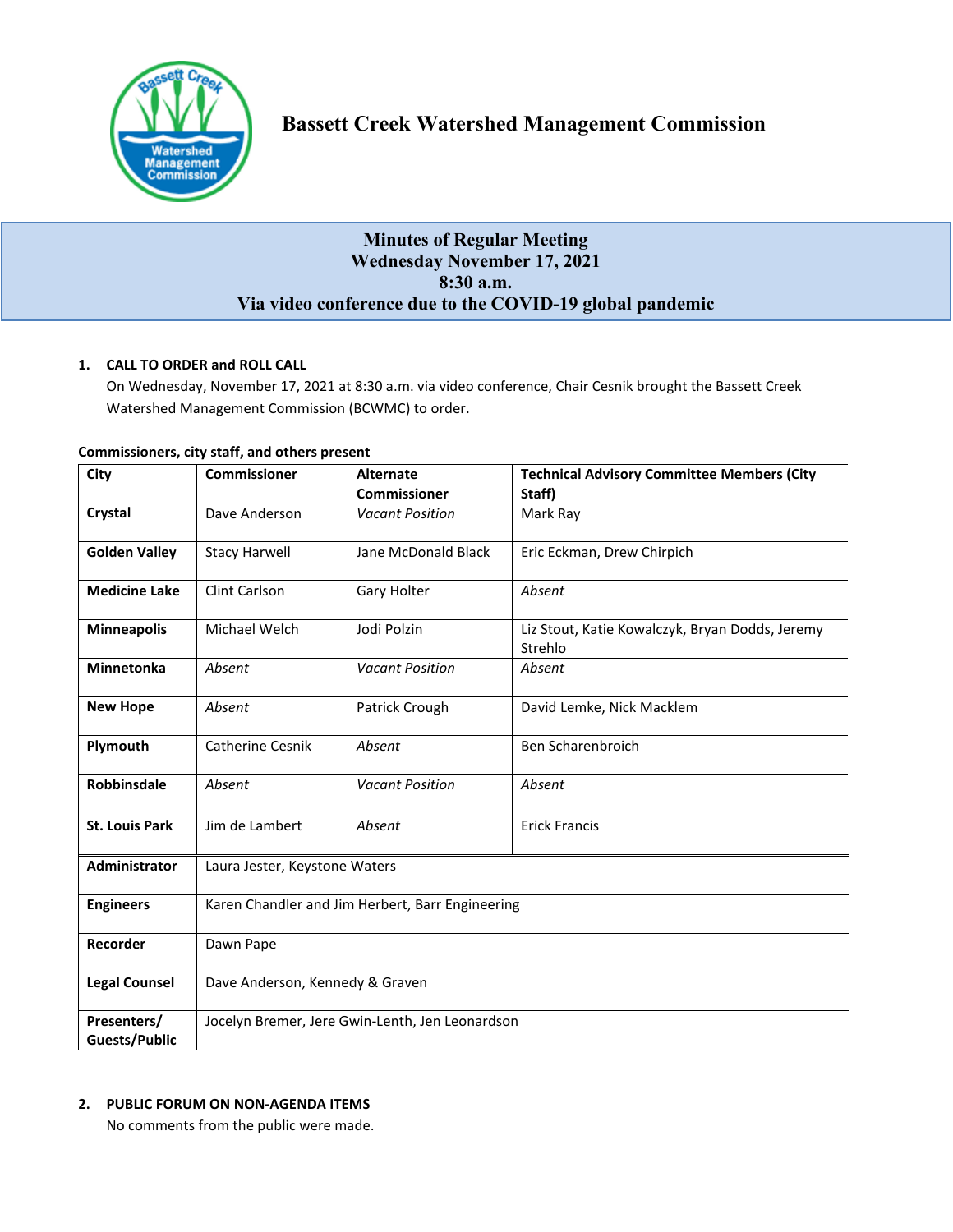# **3. APPROVAL OF AGENDA**

**MOTION:** Alternate Commissioner McDonald Black moved to approve the agenda. Commissioner de Lambert seconded the motion. Upon a roll call vote, the motion carried 6-0, with the cities of Minnetonka, Robbinsdale, and New Hope absent from the vote.

[Commissioner Harwell and Alternate Commissioner Crough join the meeting.]

### **4. CONSENT AGENDA**

The following items were approved as part of the consent agenda.

- **A.** Approval of Minutes October 21, 2021 Commission Meeting
- **B.** Acceptance of November 2021 Financial Report
- **C.** Approval of Payment of Invoices
	- i. Keystone Waters, LLC October 2021 Administrative Services
	- ii. Keystone Waters, LLC October 2021 Printing Expenses
	- iii. Barr Engineering October 2021 Engineering Services
	- iv. Kennedy & Graven September 2021 Legal Services
	- v. Redpath October Accounting Services
	- vi. We All Need Food and Water October 2021 Administrative and Education Services

The general and construction account balances reported in the November 2021 Financial Report are as follows:

| <b>Current Assets</b>         | Capital         | <b>General Fund</b> | <b>Construction Fund</b> | <b>TOTAL</b> |
|-------------------------------|-----------------|---------------------|--------------------------|--------------|
|                               | Improvement     |                     |                          |              |
|                               | <b>Projects</b> |                     |                          |              |
| Checking                      | 1,076,471.83    | 44,754.40           | 32,272.00                | 1,153,498.23 |
| 4MP Fund Investment           | 3,501,105.22    | 527.14              | 0.00                     | 3,501,632.36 |
| 4M Fund Investment            | 1.483.511.82    | 75.29               | 0.00                     | 1,483,587.11 |
| <b>Total Checking/Savings</b> | 6,061,088.87    | 45,356.83           | 32,272.00                | 6,059,970.07 |
| November 2021                 |                 |                     |                          |              |

**MOTION:** Alternate Commissioner McDonald Black moved to approve the consent agenda. Commissioner de Lambert seconded the motion. Upon a roll call vote, the motion carried 7-0, with the cities of Minnetonka and Robbinsdale absent from the vote.

# **5. BUSINESS**

#### **A. Receive Update on Proposed North Green Loop Development, Minneapolis**

Administrator Jester reminded commissioners that this project involves a developer in Minneapolis proposing to build a structure over a key access shaft into the Bassett Creek Tunnel. She reported that she had talked with Minneapolis City Engineer and Deputy Director of Public Works Bryan Dodds about this issue, the language in the easement, and the need for better communication and collaboration in the future.

Commission Engineer Herbert reviewed the responses from the city and the developer on the Commission's questions and concerns from a September letter on the matter. Issues and responses included items concerning the drop structure and access shaft, the integrity of the box culvert and 3<sup>rd</sup> Avenue tunnel, and cooperative agreements. Engineer Herbert also outlined activities since the October Commission meeting including ongoing, weekly meetings with the developer, their consultants, and city staff; the developer's inspection of the tunnel; the developer's actions to confirm the location and elevation of the tunnel; and the city's actions to remove the access panels to remove debris and check the integrity of the concrete slabs. He reported that the developer is continuing to refine their options for accessing the tunnel in the future and that the developer is considering crack monitoring within the tunnel during construction. When asked, Engineer Herbert confirmed that that the access shaft is not used during inspections and would only be used for emergency access/evacuation and/or for major tunnel repair and maintenance.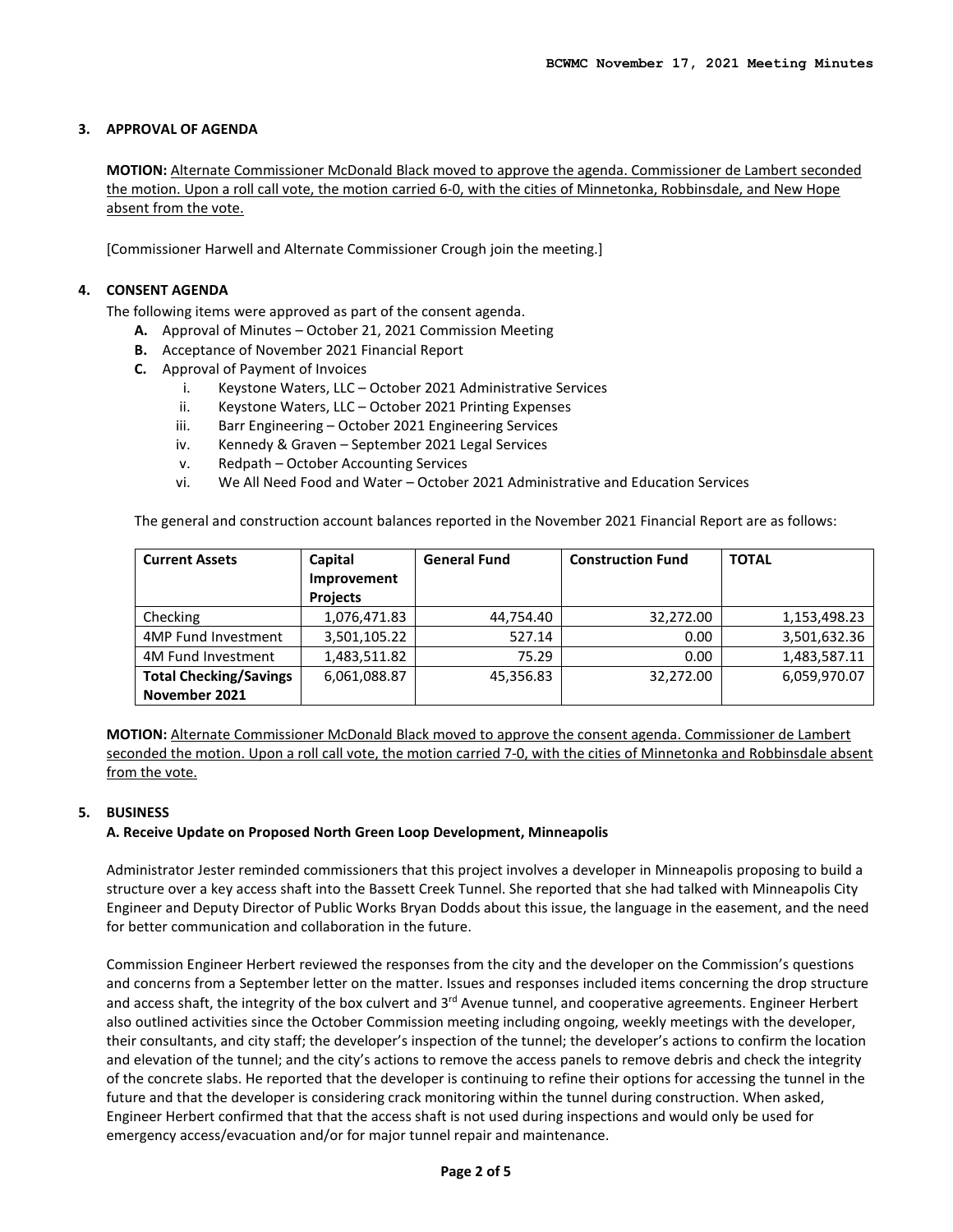Commission Engineer Herbert offered his opinion on the development indicating that this is not an ideal situation, and that it will likely to add to the cost of future tunnel repairs. However, he noted the developer is acting in good faith to provide reasonable access into the future and that working within an interior space during tunnel maintenance might improve conditions. He noted that the project is "moving in the right direction" but he still needs to see final access plans to form a complete opinion.

Minneapolis City Engineer and Deputy Director of Public Works, Bryan Dodds, noted the collaborative process and partnership to protect this critical city asset. He noted the city is committed to close coordination with the Commission during development of the easement language to ensure ongoing, viable access. He noted that the city's legal team is closely involved with this project's existing and future easement.

Commission Attorney Anderson noted that the Commission will need an agreement in place granting rights for Commission access to the tunnel to perform the previously agreed upon inspections, repairs, and maintenance. The agreement should clearly outline each entity's rights and responsibilities. Attorney Anderson also noted the need to review all tunnel access easements for assurances that appropriate access is granted.

Commissioner Welch agreed that appropriate documents need to be in place and that better communication between the Commission and the city is needed. He offered to help in that regard, as needed.

There was some discussion about reimbursement for Commission expenses related to this project and an acknowledgement that the city is the tunnel owner and thus, has MS4 reporting responsibilities with regards to the tunnel. It was also noted that the Commission's joint and cooperative agreement (JCA) with the City of Minneapolis and the Mississippi Watershed Management Organization (MWMO) may have language about the tunnel and access issues, and that the Commission may need an emergency contingency plan to assign roles and responsibilities in the event of an emergency. There was discussion about the possibility of revising the JCA to include easements, agreements, review costs reimbursements, etc. regarding the tunnel along with an emergency plan.

Staff will continue to work with the city and the developer and will bring additional information to the Commission as appropriate.

#### **B. Review Draft Schedule and Consider Directing Staff to Develop Scope for 2025 Watershed Plan Development**

Administrator Jester gave an overview of the draft schedule for Plan development over 2022 – 2025 and requested direction from the Commission on development of a scope and budget for Plan development. Commissioner Welch noted that it is important for the Commission to guide the Plan's development and implementation. There was discussion on the level of public engagement activities desired by the Commission. It was noted that more involvement with Minneapolis communities would be important for true and authentic outreach to underserved neighborhoods and that outreach in these areas may be dovetailed with new FEMA/flood inundation maps to assess vulnerable communities.

There was consensus that a "medium level" of public engagement effort with an emphasis on outreach in vulnerable and underserved communities is appropriate for planning purposes at this point. Commissioners also agreed that it was appropriate to develop the Plan "in-house" with current staff and contractors, noting that additional hours for the administrator are likely needed and will be discussed with contract discussions with the Administrative Services Committee. Staff will bring a scope of work and budget for Plan development to a future meeting.

#### **C. Assign Delegates to Attend MAWD Annual Meeting**

Administrator Jester reported that since BCWMC is a MAWD member, that it should appoint two delegates and one alternate to participate in the MAWD business meeting on December 3rd. Delegates would vote on MAWD's annual budget, MAWD resolutions, and MAWD bylaws revisions.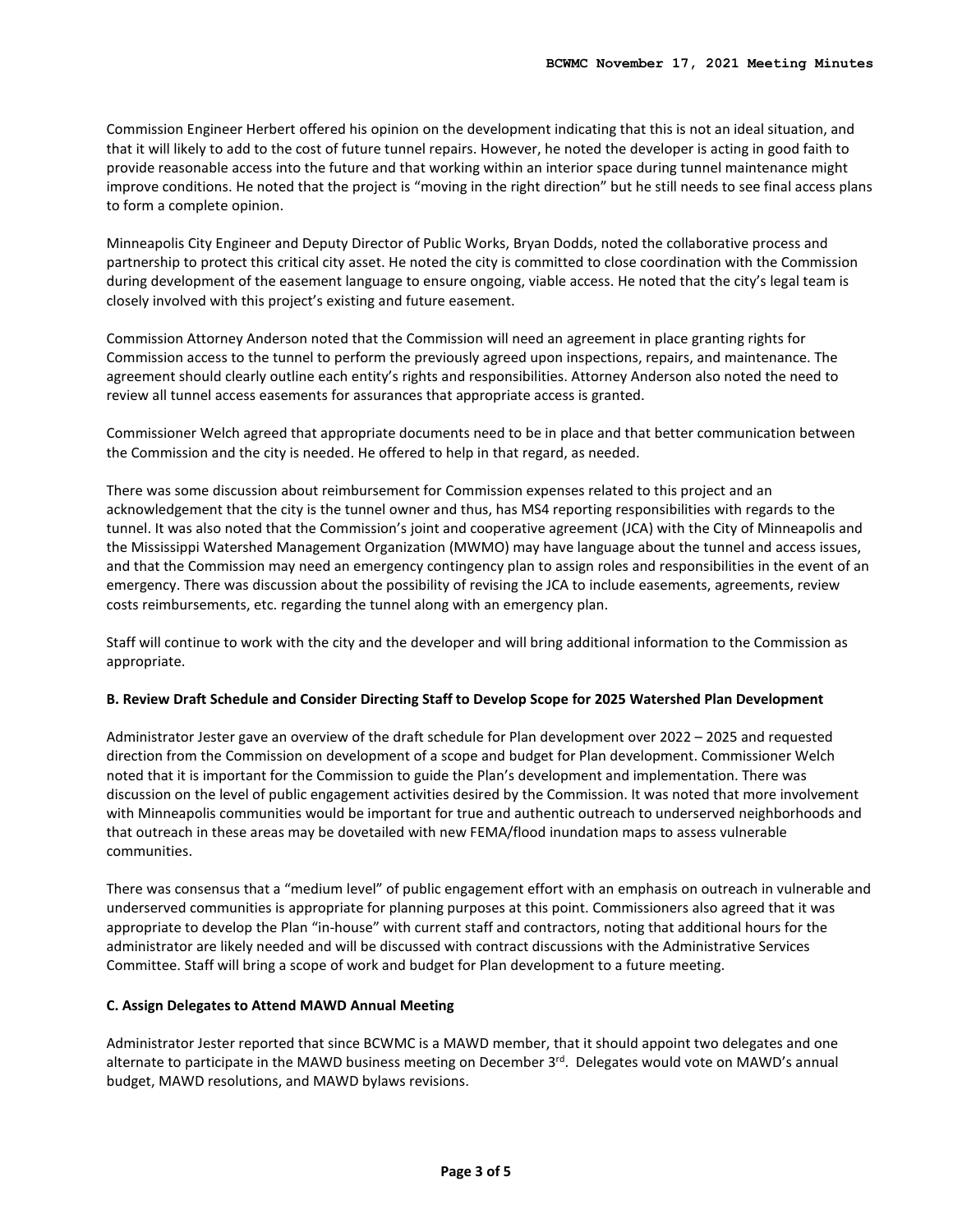MOTION: Chair Cesnik moved to appoint Commissioners Welch and Harwell as delegates to the MAWD meeting and herself as alternate delegate to the MAWD meeting. Alternate Commissioner Crough seconded the motion. Upon a roll call vote, the motion carried 7-0, with the cities of Minnetonka and Robbinsdale absent from the vote.

# **D. Consider Positions on Resolutions for MAWD Annual Meeting**

Administrator Jester noted that resolutions are in the Commission meeting packet and there is an opportunity to discuss at this meeting so delegates understand voting recommendations from commissioners. There was discussion about the best way to gather input from commissioners. It was noted some input is gathered during the MAWD conference and meeting itself so delegates need some leeway on how to vote. It was decided that delegates would meet prior to the MAWD business meeting to discuss the resolutions. Commissioners should offer thoughts on the resolutions at this meeting and not communicate outside this meeting or delegate meeting. Administrator Jester offered her thoughts on some resolutions. No commissioners offered comments.

# **E. Consider Administrator Attendance at MAWD Annual Conference**

**MOTION:** Commissioner Welch moved to approve registration reimbursement for two delegates, one alternate delegate, and Commission Administrator for attendance at MAWD meeting and conference. Commissioner Carlson seconded the motion. Upon a roll call vote, the motion carried 7-0, with the cities of Minnetonka and Robbinsdale absent from the vote.

### **F. Consider Applying for MPCA Climate Resilience Grant**

Administrator Jester provided a general overview of this new grant opportunity indicating that staff thinks it would be a good idea to apply to perform a vulnerability assessment, inventory of water infrastructure at risk of flooding, and community engagement for important community asset identification. Commission Engineer Chandler noted that the work of engaging underserved communities and assessing flood vulnerabilities in those areas might dovetail nicely with watershed management plan development work and may help the Commission prioritize its work and projects. It was noted that the Commission's XPSWMM model has already been run for the 500-year event which is a good surrogate for 2050 precipitation levels. There was some discussion about the level of effort for applying for the grant, noting it would take several hours of staff time.

**MOTION:** Commissioner Harwell moved to direct Commission staff to apply for climate resiliency grant funding. Alternate Commissioner Crough seconded the motion. Upon a roll call vote, the motion carried 7-0, with the cities of Minnetonka and Robbinsdale absent from the vote.

#### **G. Assign Liaison for Technical Advisory Committee Meeting**

Commissioner Harwell was appointed Commission liaison to the TAC meeting.

# **6. COMMUNICATIONS**

- A. Administrator's Report
	- i. Location for 2022 In Person Meetings: Administrator Jester reported that the Bassett Creek South Room at Brookview has been secured for all 2022 BCWMC meetings.
- B. Chair Nothing to report
- C. Commissioners
	- i. MN Association of Floodplain Managers Award: Commissioner Harwell reported that she attended the annual MN Association of Floodplain Managers meeting on behalf of both her employer and BCWMC. The Commission and the City of Golden Valley were awarded the first Project of the Year Award by the association which she accepted on behalf of the BCWMC at the awards ceremony. Administrator Jester will work with Golden Valley staff on an appropriate place to display the award.

#### D. TAC Members

i. TAC Meeting November 22nd 11:00 – 12:30 Virtual